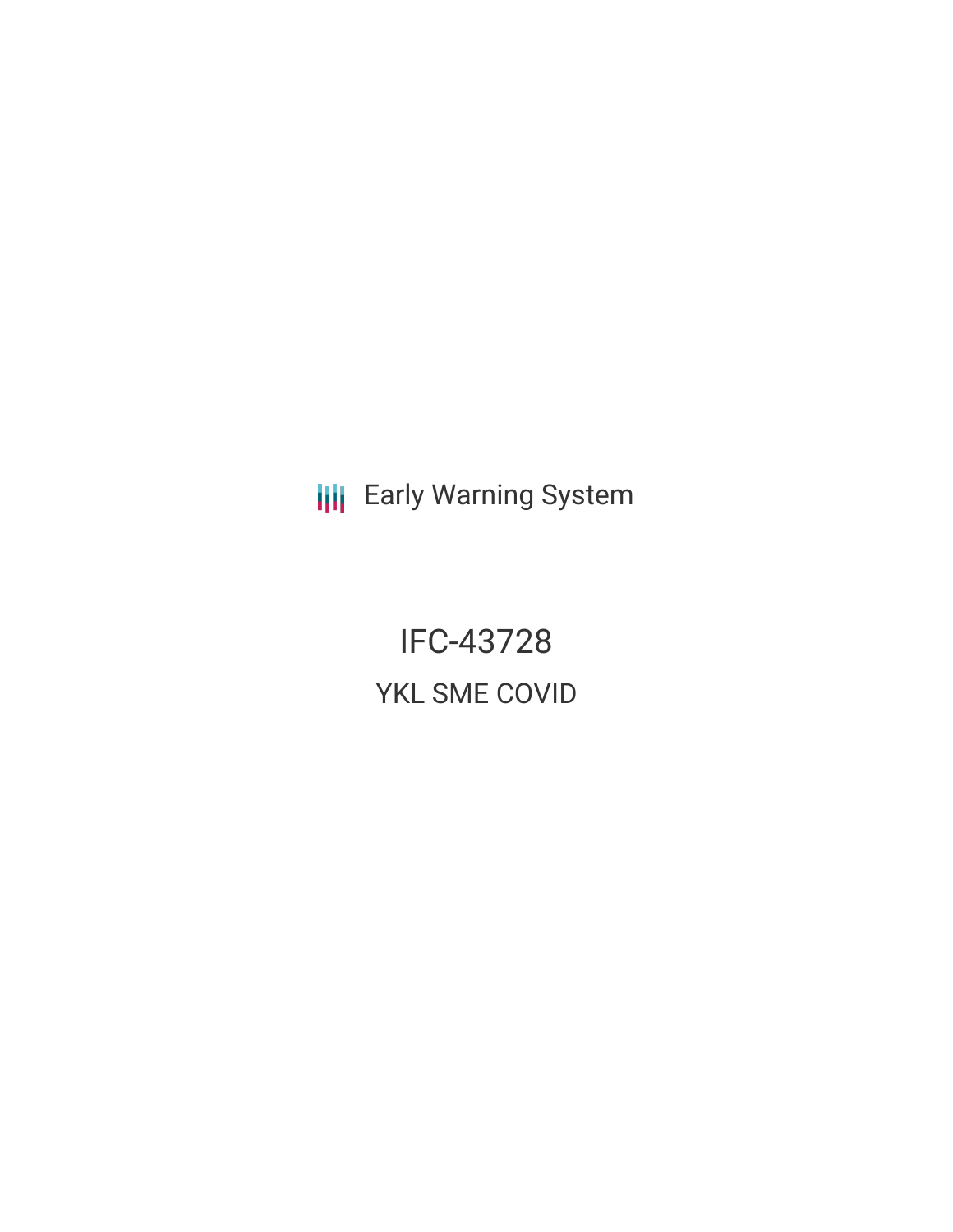

### **Quick Facts**

| <b>Countries</b>               | Turkey                                        |
|--------------------------------|-----------------------------------------------|
| <b>Financial Institutions</b>  | International Finance Corporation (IFC)       |
| <b>Status</b>                  | Approved                                      |
| <b>Bank Risk Rating</b>        | U                                             |
| <b>Voting Date</b>             | 2020-06-26                                    |
| <b>Borrower</b>                | YAPI KREDI FINANSAL KIRALAMA ANONIM ORTAKLIGI |
| <b>Sectors</b>                 | Education and Health, Finance                 |
| <b>Investment Type(s)</b>      | Loan                                          |
| <b>Investment Amount (USD)</b> | \$50.00 million                               |
| <b>Loan Amount (USD)</b>       | $$50.00$ million                              |
| <b>Project Cost (USD)</b>      | \$50.00 million                               |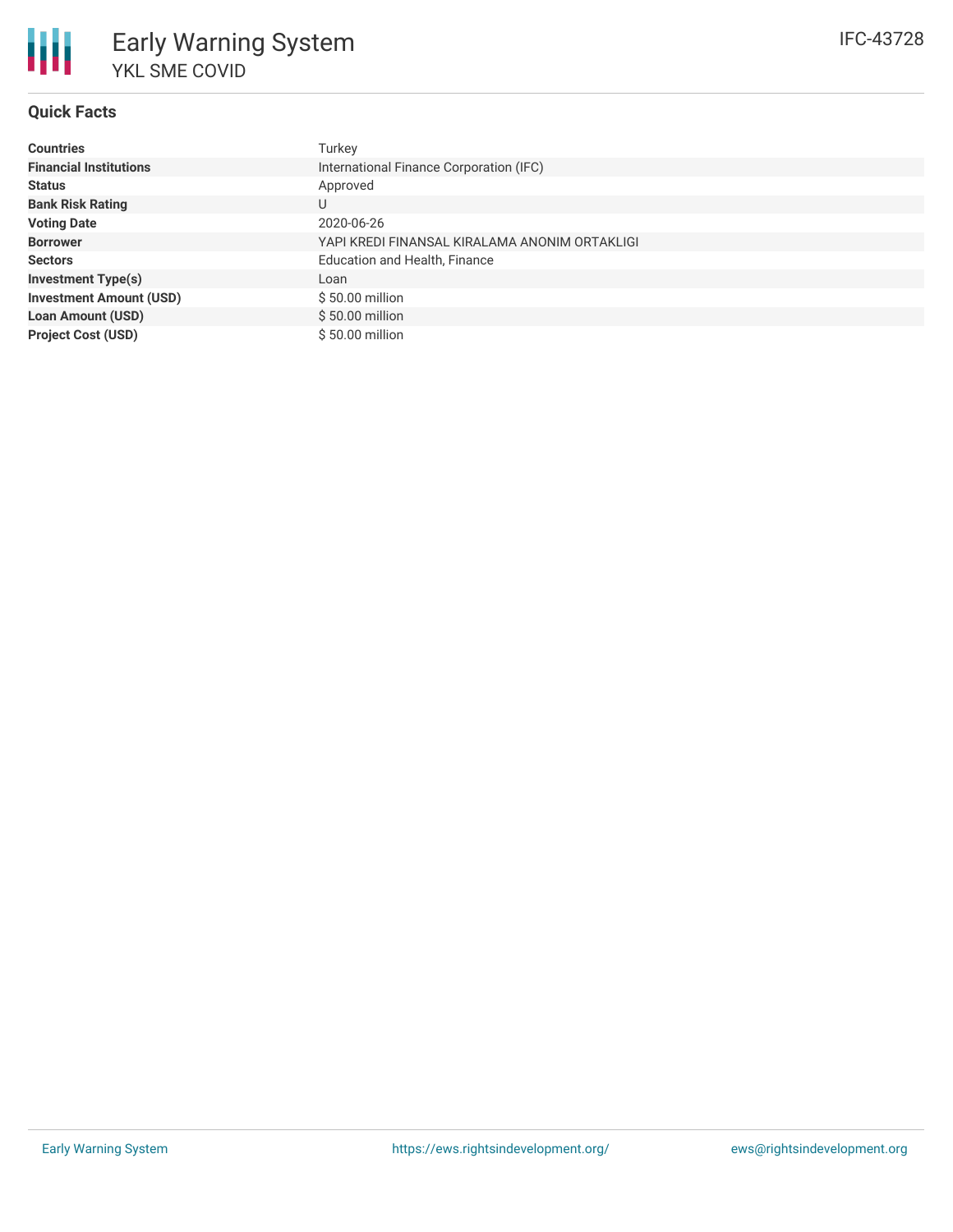

# **Project Description**

According to IFC website, the project is a senior unsecured loan of up to US\$50 million to Yapi Kredi Finansal Kiralama A.O, an existing IFC client in Turkey. The proposed project will enable the Company to provide long-term financing to sustain the operations of small and medium enterprises (SMEs) affected by the Covid-19 pandemic on the economy and continue supporting SME clients engaged in critical sectors during the outbreak, such as healthcare, production of medical equipment, food production, packaging, e-commerce and logistics.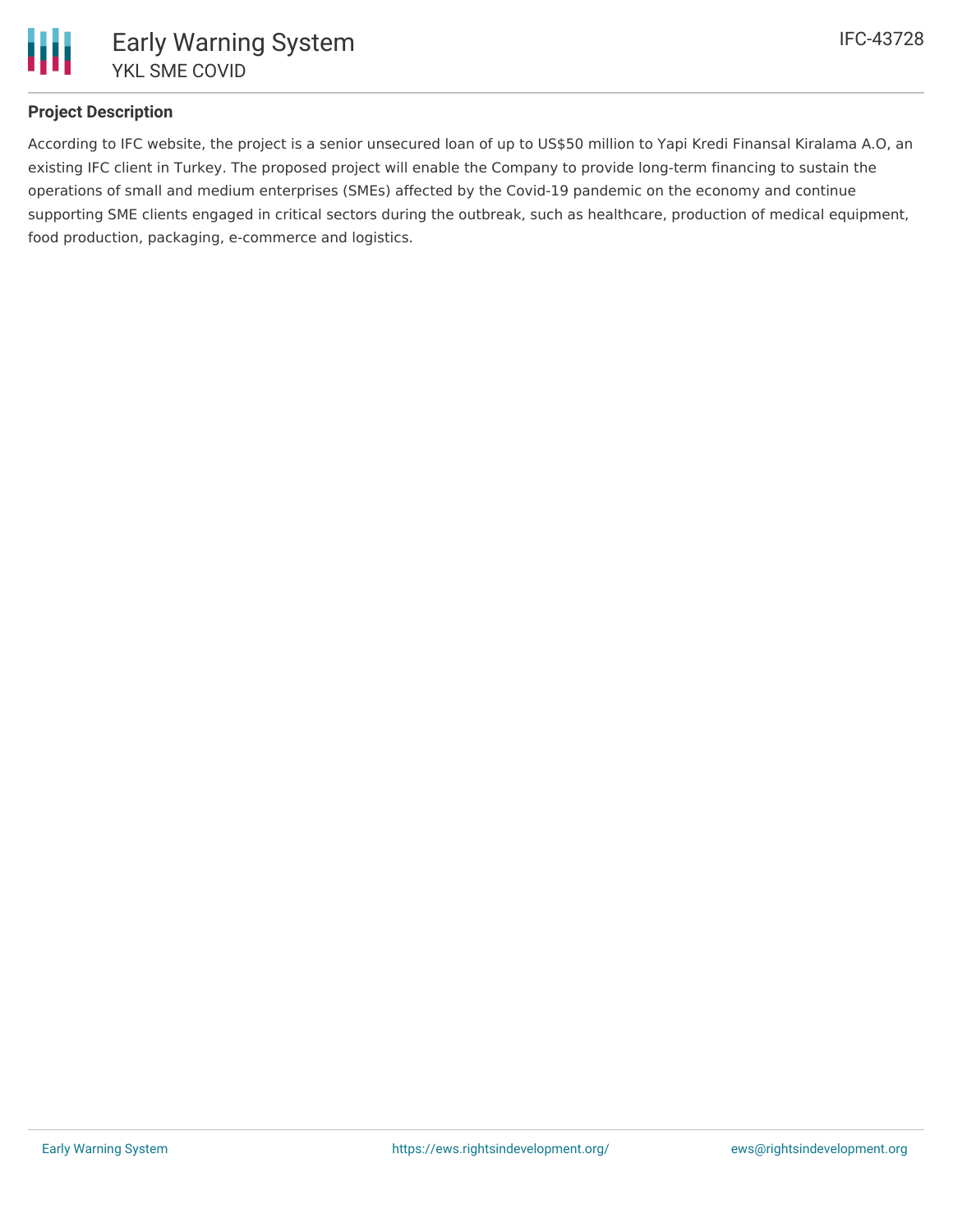#### **Investment Description**

• International Finance Corporation (IFC)

#### **Financial Intermediary**

Financial Intermediary: A commercial bank or financial institution that receives funds from a development bank. A financial intermediary then lends these funds to their clients (private actors) in the form of loans, bonds, guarantees and equity shares. Financial intermediaries include insurance, pension and equity funds. The direct financial relationship is between the development bank and the financial intermediary.

YAPI KREDI FINANSAL KIRALAMA ANONIM [ORTAKLIGI](file:///actor/2978/) (Financial Intermediary)